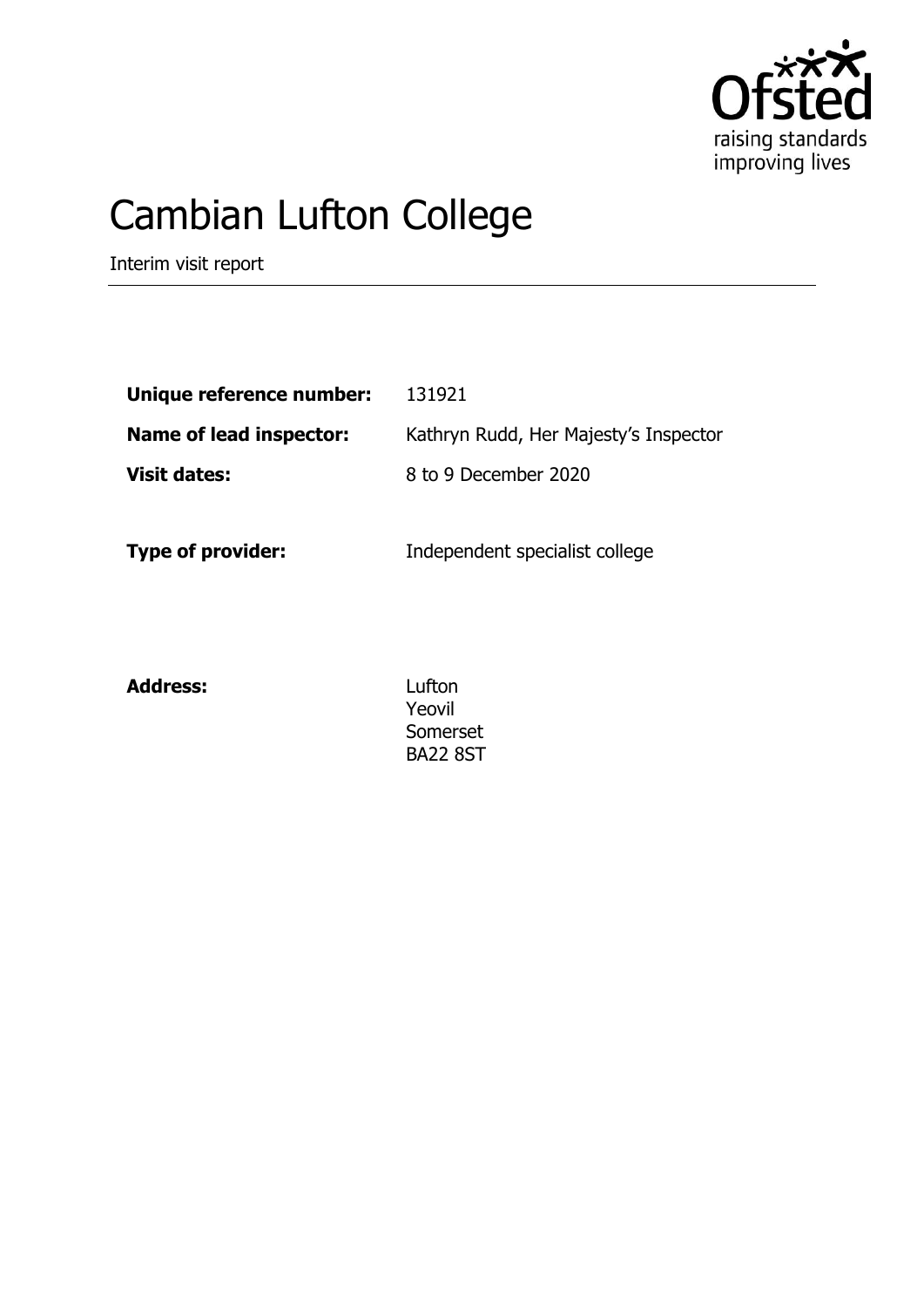

# **Interim visit**

# **Context and focus of visit**

On 17 March 2020, all routine inspections were suspended due to the COVID-19 (coronavirus) pandemic. As part of our phased return to routine inspections, we are carrying out '[interim visits](https://www.gov.uk/guidance/interim-phase-further-education-and-skills-providers#interim-visits)' to further education and skills providers. Interim visits are to help learners, parents, employers and government understand how providers are meeting the needs of students in this period, including those with high needs and those with special educational needs and/or disabilities.

The focus of these visits is on the themes set out below and the findings are based on discussions with leaders, managers, staff and learners.

## **Information about the provider**

Cambian Lufton College is an independent specialist college based in Somerset. It caters for students with learning disabilities, often coupled with autistic spectrum disorders, behavioural and emotional difficulties. The college offers residential and day provision for students between 16 and 25 years of age, including those who are based at the college for 52 weeks a year. The majority of students are residential and live in homes that are in, or close to, the college campus. Some students live in the nearby town.

### **What actions are leaders taking to ensure that they provide an appropriate curriculum that responds to the reasonable needs of learners and stakeholders and adapts to changed circumstances?**

At the start of the pandemic, leaders planned for adjustments to face-to-face teaching in line with proposed government restrictions and the requirements of different student groups. Students who were based at the college for 52 weeks a year remained on site and learning took place in residential areas. Other students studied remotely and then returned to college at different times depending on their needs.

Leaders and families highlight how staff adapted the curriculum to provide practical learning opportunities for young people who struggled being in a classroom for long periods. During lockdown, staff worked together in teams focused around individual students. This consistency meant staff were able to jointly model positive behaviours and reinforce student's learning.

Leaders feel they have improved their communications with parents, which includes taking their parent forum online. Managers have appreciated leaders' regular communication, which they say reassured staff and students.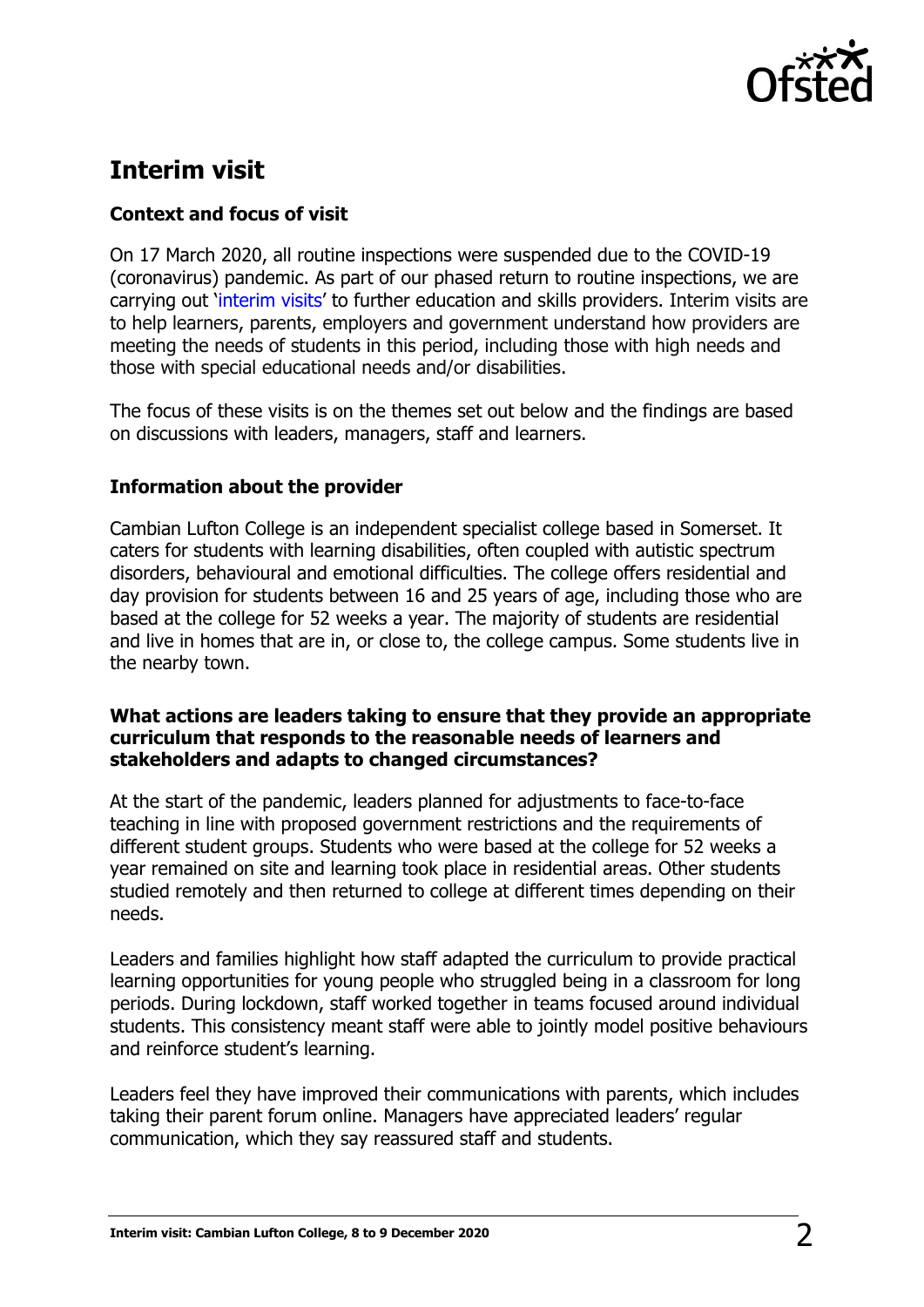

During lockdown, leaders built new learning and fitness facilities on site, including a gym and greenhouse. This helped students maintain their normal routines and develop their practical skills.

Some students have struggled to adjust back to college life and the new safety restrictions in place. This has led to an increase in low-level behavioural issues. Staff have been working with students to prepare them for these changes, using stories which use images and text to explore current social issues.

Students have continued to access independent careers and advocacy services. The careers adviser has provided virtual support via video calls. An advocate has been meeting with students face-to-face since September 2020.

After lockdown, leaders bought gazebos and hampers, enabling students who had remained on site to meet outside with their families and enjoy socially distanced picnics.

Leaders have valued their parent organisation's support during the pandemic. Group leaders bought technology equipment for staff working from home, supported site redevelopment and established meetings so college leaders could share good practice.

#### **What steps are leaders, managers and staff taking to ensure that the approaches used for building knowledge and skills are appropriate to meet the reasonable needs of learners?**

Managers adapted their curriculum during lockdown, so students could continue to work towards their qualifications. For example, they changed subjects from animal care to car valeting, so students could more easily gain skills at home. Teachers helped students benefit from natural learning opportunities, such as developing their email skills when working remotely.

Staff created new learning opportunities, so students could continue to develop their practical skills. When external volunteering placements stopped, staff set up internal coaching placements for students with college sports teams. Teachers developed activities for students both on-and-off site, such as designing accessible walks around the college and in students' home areas.

Managers have built on existing arrangements to assure the quality of teaching, therapy and support. They monitor face-to-face and online learning sessions and talk with students to check what they have learned. Staff continue to monitor students' progress against the goals in their education, health and care plans. When students were working remotely, staff found that regular video conferencing calls helped them understand how students apply their personal skills at home, such as using the dishwasher.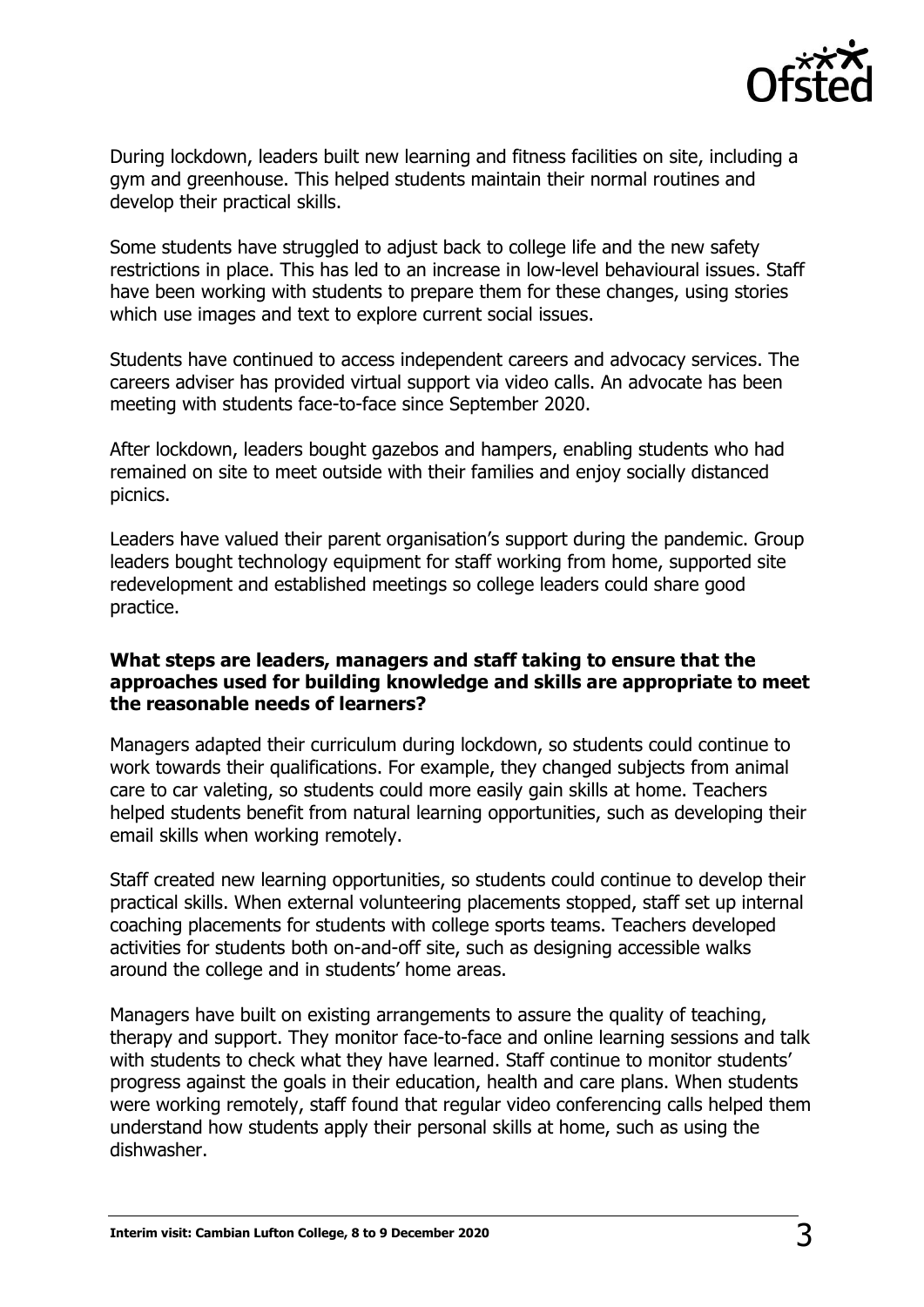

Teachers value the feedback from staff and families supporting students' learning at home or in college residences. They used this to adapt their online teaching practices. Teachers now provide direct instruction online and give students homework to complete in their own time.

Staff share their online teaching experiences through staff meetings and gain from one-to-one support from managers. They also receive training in topics, such as the Mental Capacity Act, and take part in technology webinars hosted by their membership organisation.

Therapists support online sessions such as social communication groups, which students facilitate themselves. These help students improve their communication and digital skills.

Leaders recognise they have yet to ensure curriculum planning includes frequent reinforcing of key topics, such as online safety.

### **How are leaders ensuring that learners are safe and well informed about potential risks, including from online sources?**

Senior leaders provided staff with weekly updates on changes to government guidance and how to apply these changes when students returned to college.

Staff have received training on the risks for learners that have arisen during the pandemic. Staff told us that they feel well prepared to deal with the changes as a result of COVID-19 and that the college has adapted well to the needs of students.

Leaders worked closely with external organisations and families to prepare for students' return to college. The therapy team worked with students to identify what they understood about the pandemic and how to best support them. Staff used clay models and videos to help explain changes to safety processes, such as hand washing arrangements.

All the students we spoke to understood who to go to if they had any concerns and could explain the new on-site safety arrangements.